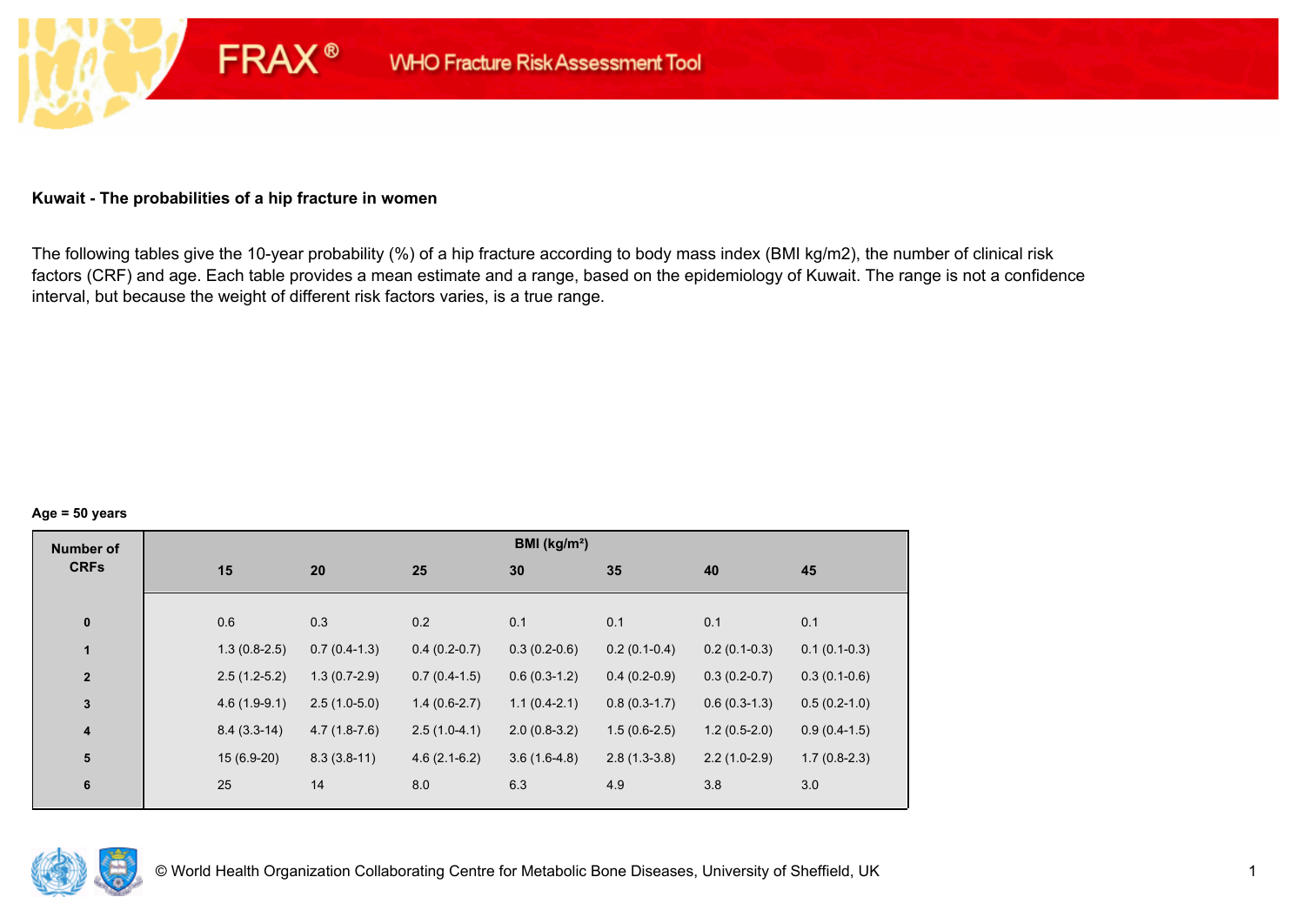**FRAX®** 

# **Age = 55 years**

| <b>Number of</b> |     |                                  |                | BMI (kg/m <sup>2</sup> ) |                |                |                |
|------------------|-----|----------------------------------|----------------|--------------------------|----------------|----------------|----------------|
| <b>CRFs</b>      | 15  | 20                               | 25             | 30                       | 35             | 40             | 45             |
|                  |     |                                  |                |                          |                |                |                |
| $\pmb{0}$        | 1.2 | 0.6                              | 0.3            | 0.3                      | 0.2            | 0.2            | 0.1            |
| $\mathbf{1}$     |     | $1.2(0.8-2.2)$<br>$2.3(1.5-4.0)$ | $0.7(0.5-1.2)$ | $0.5(0.4-0.9)$           | $0.4(0.3-0.7)$ | $0.3(0.2-0.6)$ | $0.2(0.2-0.4)$ |
| $\mathbf{2}$     |     | $4.2(2.3-8.2)$<br>$2.3(1.3-4.6)$ | $1.3(0.7-2.5)$ | $1.0(0.5-1.9)$           | $0.8(0.4-1.5)$ | $0.6(0.3-1.2)$ | $0.5(0.3-0.9)$ |
| $\mathbf{3}$     |     | $4.3(1.9-8.0)$<br>$7.6(3.5-14)$  | $2.3(1.0-4.4)$ | $1.8(0.8-3.4)$           | $1.4(0.6-2.7)$ | $1.1(0.5-2.1)$ | $0.9(0.4-1.6)$ |
| $\boldsymbol{4}$ |     | $13(6.1-21)$<br>$7.6(3.4-12)$    | $4.2(1.8-6.6)$ | $3.3(1.4-5.2)$           | $2.5(1.1-4.0)$ | $2.0(0.9-3.2)$ | $1.5(0.7-2.5)$ |
| 5                |     | 22 (12-29)<br>$13(7.0-17)$       | $7.4(3.9-9.8)$ | $5.8(3.0-7.7)$           | $4.5(2.4-6.0)$ | $3.5(1.8-4.7)$ | $2.7(1.4-3.7)$ |
| 6                | 36  | 22                               | 13             | 10                       | 7.8            | 6.1            | 4.8            |

#### **Age = 60 years**

| <b>Number of</b> |                |                |                | BMI ( $kg/m2$ ) |                |                |                |
|------------------|----------------|----------------|----------------|-----------------|----------------|----------------|----------------|
| <b>CRFs</b>      | 15             | 20             | 25             | 30              | 35             | 40             | 45             |
| $\pmb{0}$        | 2.1            | 1.2            | 0.6            | 0.5             | 0.4            | 0.3            | 0.2            |
| $\mathbf{1}$     | $3.9(2.8-6.0)$ | $2.1(1.5-3.4)$ | $1.2(0.8-1.8)$ | $0.9(0.7-1.4)$  | $0.7(0.5-1.1)$ | $0.5(0.4-0.9)$ | $0.4(0.3-0.7)$ |
| $\boldsymbol{2}$ | $6.9(4.0-12)$  | $3.9(2.3-7.0)$ | $2.1(1.2-3.9)$ | $1.7(1.0-3.0)$  | $1.3(0.8-2.4)$ | $1.0(0.6-1.8)$ | $0.8(0.5-1.4)$ |
| 3                | $12(6.1-20)$   | $6.8(3.4-12)$  | $3.8(1.9-6.8)$ | $3.0(1.5-5.3)$  | $2.3(1.1-4.1)$ | $1.8(0.9-3.2)$ | $1.4(0.7-2.5)$ |
| $\boldsymbol{4}$ | 20 (11-29)     | $12(6.0-18)$   | $6.7(3.3-10)$  | $5.2(2.6-8.0)$  | $4.1(2.0-6.2)$ | $3.2(1.6-4.9)$ | $2.5(1.2-3.8)$ |
| $5\phantom{.0}$  | $32(20-39)$    | 19 (12-25)     | $11(6.9-15)$   | $8.9(5.4-12)$   | $7.0(4.2-9.1)$ | $5.5(3.3-7.1)$ | $4.3(2.6-5.6)$ |
| 6                | 47             | 31             | 19             | 15              | 12             | 9.3            | 7.3            |

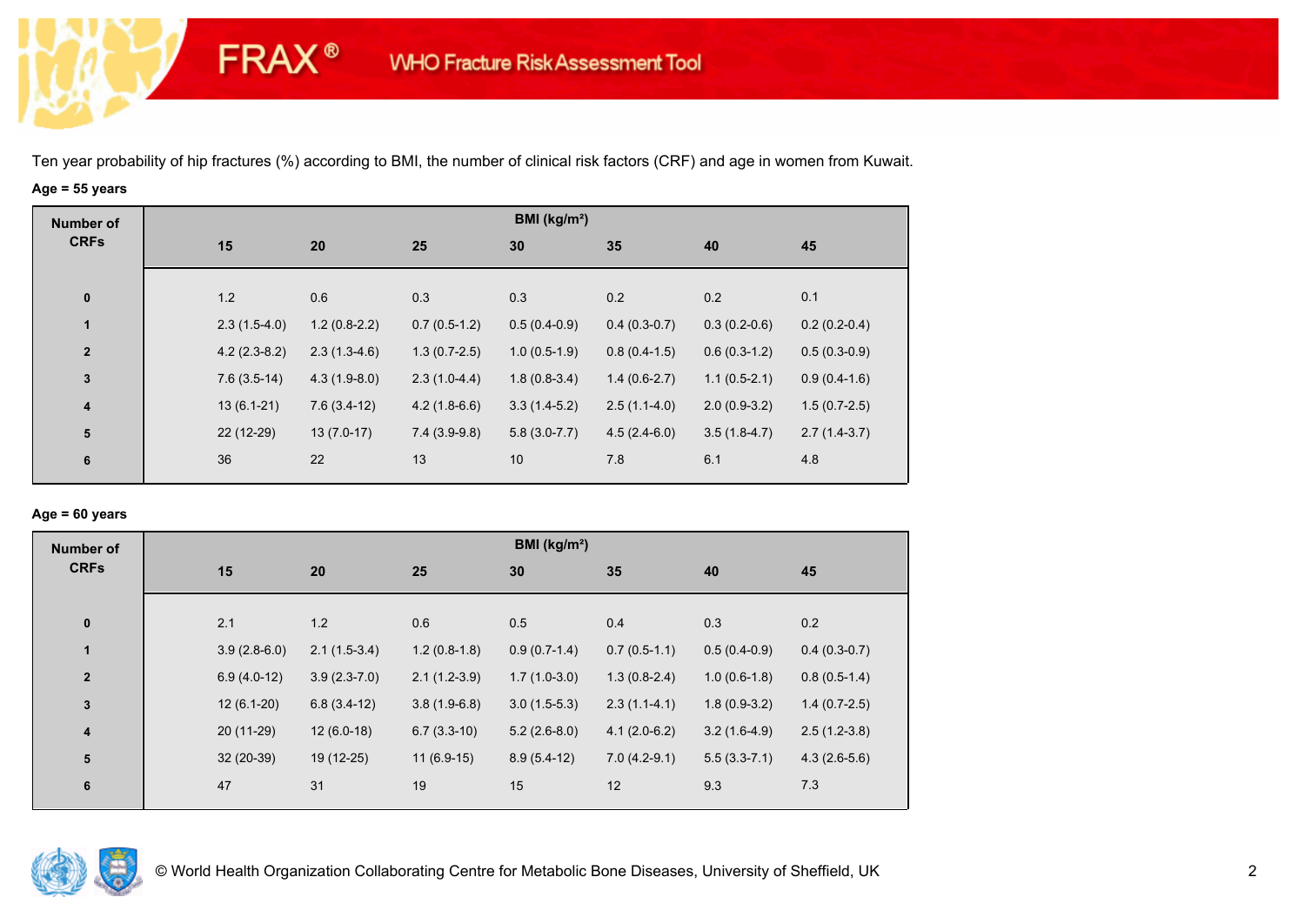**FRAX®** 

# **Age = 65 years**

| <b>Number of</b>        |                |                |                | BMI (kg/m <sup>2</sup> ) |                |                |                |
|-------------------------|----------------|----------------|----------------|--------------------------|----------------|----------------|----------------|
| <b>CRFs</b>             | 15             | 20             | 25             | 30                       | 35             | 40             | 45             |
|                         |                |                |                |                          |                |                |                |
| $\mathbf 0$             | 3.4            | 1.9            | 1.1            | 0.8                      | 0.6            | 0.5            | 0.4            |
| $\mathbf{1}$            | $5.8(4.4-8.2)$ | $3.4(2.5-4.7)$ | $1.9(1.4-2.6)$ | $1.5(1.1-2.0)$           | $1.1(0.8-1.6)$ | $0.9(0.7-1.2)$ | $0.7(0.5-1.0)$ |
| $\overline{\mathbf{2}}$ | $9.9(6.3-16)$  | $5.8(3.7-9.5)$ | $3.3(2.1-5.5)$ | $2.6(1.6-4.2)$           | $2.0(1.2-3.3)$ | $1.5(1.0-2.6)$ | $1.2(0.7-2.0)$ |
| $\mathbf{3}$            | $16(9.4-26)$   | $9.8(5.5-16)$  | $5.7(3.1-9.4)$ | $4.4(2.4-7.4)$           | $3.4(1.9-5.8)$ | $2.7(1.5-4.5)$ | $2.1(1.1-3.5)$ |
| $\boldsymbol{4}$        | 26 (16-36)     | $16(9.6-23)$   | $9.6(5.5-14)$  | $7.5(4.3-11)$            | $5.8(3.3-8.6)$ | $4.6(2.6-6.8)$ | $3.5(2.0-5.3)$ |
| 5                       | 39 (29-46)     | 26 (18-32)     | $16(11-20)$    | $12(8.7-16)$             | $9.8(6.8-12)$  | $7.6(5.3-9.7)$ | $6.0(4.1-7.6)$ |
| 6                       | 54             | 39             | 25             | 20                       | 16             | 13             | 9.9            |
|                         |                |                |                |                          |                |                |                |

## **Age = 70 years**

| <b>Number of</b>        |     |               |                |                | BMI (kg/m <sup>2</sup> ) |                |                  |                |
|-------------------------|-----|---------------|----------------|----------------|--------------------------|----------------|------------------|----------------|
| <b>CRFs</b>             | 15  |               | 20             | 25             | 30                       | 35             | 40               | 45             |
| $\pmb{0}$               | 5.0 |               | 3.0            | 1.7            | 1.3                      | 1.0            | 0.8              | 0.6            |
| 1                       |     | $8.8(6.9-10)$ | $5.4(4.2-6.3)$ | $3.1(2.5-3.6)$ | $2.4(1.9-2.8)$           | $1.9(1.5-2.2)$ | $1.4(1.1-1.7)$   | $1.1(0.9-1.3)$ |
| $\overline{2}$          |     | 15 (10-20)    | $9.5(6.4-13)$  | $5.6(3.8-7.6)$ | $4.4(2.9-5.9)$           | $3.4(2.3-4.6)$ | $2.6(1.7-3.6)$   | $2.0(1.3-2.8)$ |
| $\mathbf 3$             |     | 25 (17-34)    | 16 (11-24)     | $10(6.5-15)$   | $7.8(5.1-12)$            | $6.1(3.9-9.1)$ | $4.7(3.1 - 7.1)$ | $3.7(2.4-5.5)$ |
| $\overline{\mathbf{4}}$ |     | 38 (29-50)    | 27 (20-37)     | 17 (13-24)     | 14 (9.9-20)              | $11(7.7-15)$   | $8.4(6.0-12)$    | $6.5(4.6-9.5)$ |
| ${\bf 5}$               |     | 54 (48-63)    | 42 (37-50)     | 29 (25-35)     | 23 (20-28)               | 18 (16-22)     | $15(12-18)$      | $11(9.6-14)$   |
| 6                       | 69  |               | 59             | 45             | 37                       | 30             | 24               | 19             |

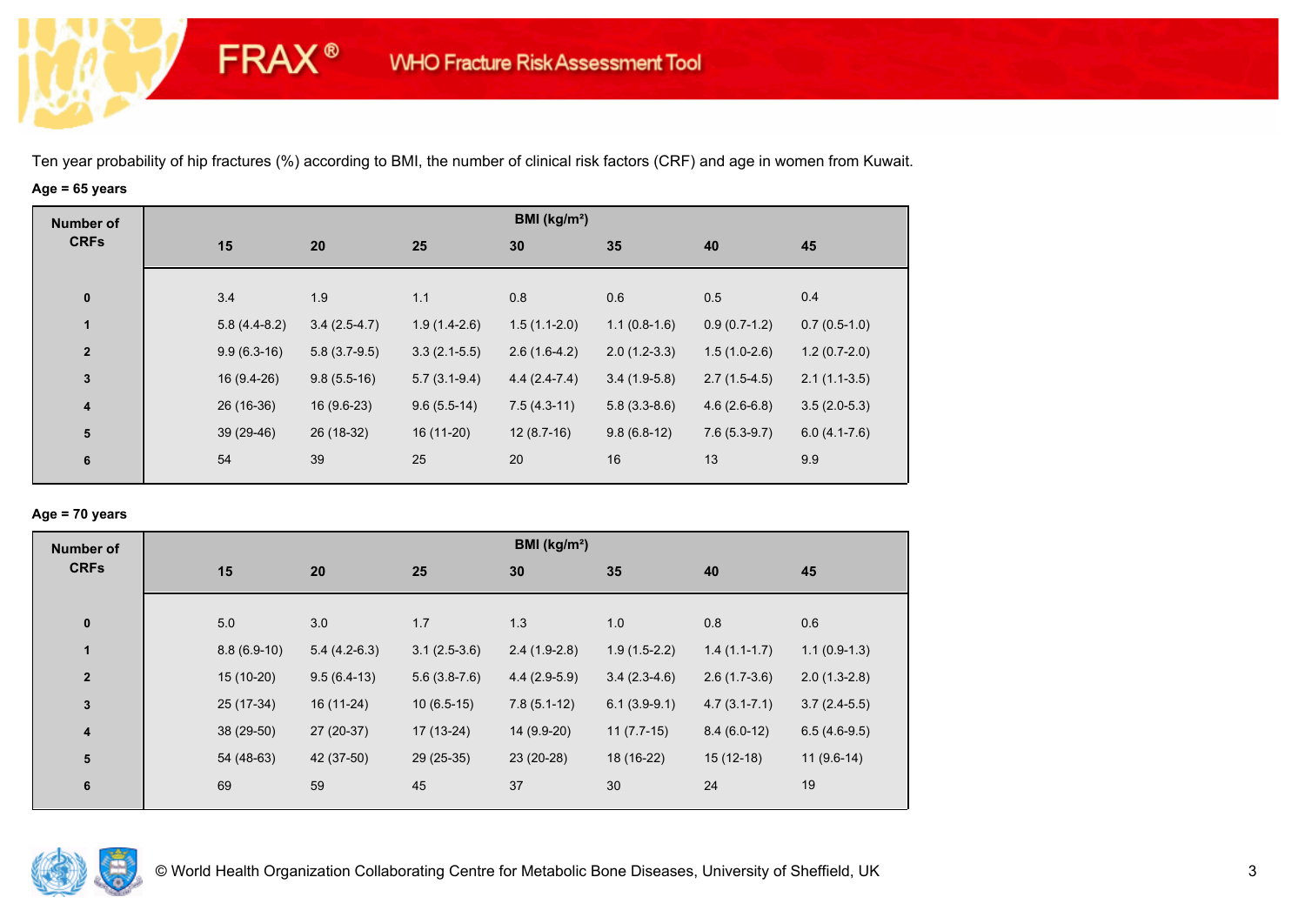**FRAX®** 

# **Age = 75 years**

| <b>Number of</b> |              |               |                | BMI ( $kg/m2$ ) |                |                |                |
|------------------|--------------|---------------|----------------|-----------------|----------------|----------------|----------------|
| <b>CRFs</b>      | 15           | 20            | 25             | 30              | 35             | 40             | 45             |
|                  |              |               |                |                 |                |                |                |
| $\pmb{0}$        | 7.0          | 4.4           | 2.7            | 2.0             | 1.6            | 1.2            | 0.9            |
| $\mathbf{1}$     | $13(9.1-22)$ | $8.5(6.1-14)$ | $5.2(3.8-9.0)$ | $4.0(2.9-7.0)$  | $3.1(2.2-5.4)$ | $2.4(1.7-4.2)$ | $1.9(1.3-3.2)$ |
| $\mathbf{2}$     | $22(13-35)$  | $15(9.1-25)$  | $9.9(5.7-17)$  | $7.7(4.4-13)$   | $6.0(3.4-10)$  | $4.6(2.6-8.0)$ | $3.6(2.0-6.2)$ |
| $\mathbf 3$      | $35(21-51)$  | 26 (15-39)    | 18 (9.8-28)    | 14 (7.6-22)     | $11(5.9-18)$   | $8.6(4.6-14)$  | $6.7(3.5-11)$  |
| 4                | $50(33-64)$  | 41 (25-56)    | $30(17-43)$    | 24 (13-35)      | 19 (10-29)     | $15(8.1-23)$   | $12(6.3-18)$   |
| 5                | 64 (48-73)   | 57 (40-67)    | 46 (29-56)     | $39(24-48)$     | $32(19-40)$    | 26 (15-33)     | $21(12-26)$    |
| 6                | 75           | 72            | 64             | 56              | 48             | 41             | 33             |
|                  |              |               |                |                 |                |                |                |

## **Age = 80 years**

| <b>Number of</b>        |     |             |              |               | BMI ( $kg/m2$ ) |                |                |                |
|-------------------------|-----|-------------|--------------|---------------|-----------------|----------------|----------------|----------------|
| <b>CRFs</b>             | 15  | 20          |              | 25            | 30              | 35             | 40             | 45             |
|                         |     |             |              |               |                 |                |                |                |
| $\pmb{0}$               | 9.3 | 6.4         |              | 4.1           | 3.2             | 2.4            | 1.9            | 1.4            |
| $\mathbf{1}$            |     | 16 (12-27)  | $12(8.4-20)$ | $7.7(5.6-14)$ | $6.0(4.3-11)$   | $4.6(3.3-8.2)$ | $3.6(2.5-6.4)$ | $2.7(1.9-4.9)$ |
| $\mathbf{2}$            |     | $26(17-41)$ | $20(12-32)$  | 14 (8.4-23)   | $11(6.5-19)$    | $8.4(5.0-15)$  | $6.5(3.8-11)$  | $5.0(2.9-8.8)$ |
| 3                       |     | 38 (24-52)  | $31(18-46)$  | $23(13-36)$   | 18 (9.9-30)     | $15(7.7-24)$   | $11(5.9-19)$   | $8.9(4.6-15)$  |
| $\overline{\mathbf{4}}$ |     | $50(33-63)$ | 45 (28-57)   | $36(21-48)$   | $30(17-41)$     | 24 (13-34)     | 19 (10-27)     | $15(7.9-22)$   |
| $5\phantom{.0}$         |     | 62 (46-71)  | 58 (41-67)   | $51(33-60)$   | 44 (27-53)      | $36(22-45)$    | $30(17-37)$    | 24 (13-30)     |
| 6                       | 73  | 70          |              | 66            | 59              | 51             | 44             | 36             |
|                         |     |             |              |               |                 |                |                |                |